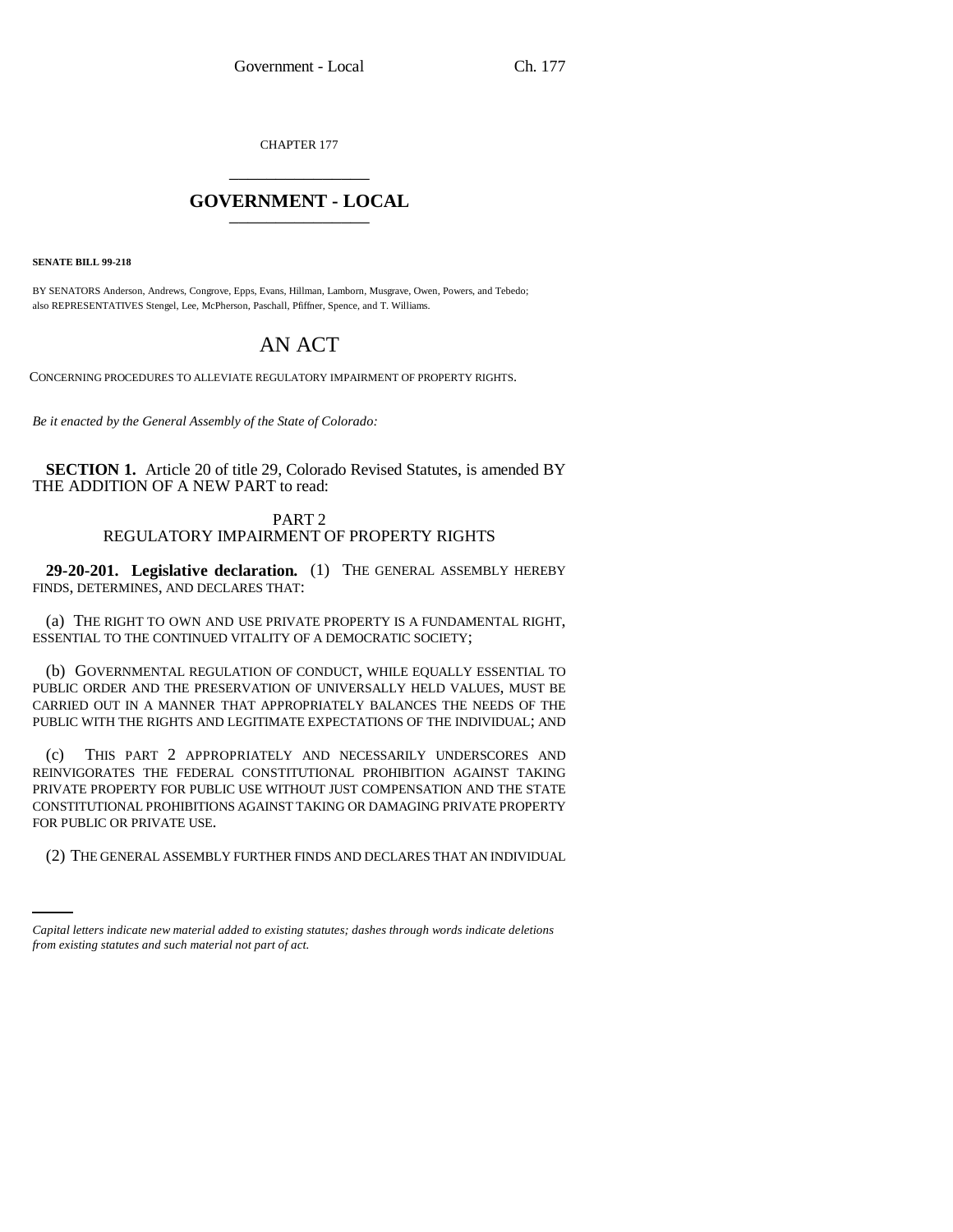## Ch. 177 Government - Local

PRIVATE PROPERTY OWNER SHOULD NOT BE REQUIRED, UNDER THE GUISE OF POLICE POWER REGULATION OF THE USE AND DEVELOPMENT OF PROPERTY, TO BEAR BURDENS FOR THE PUBLIC GOOD THAT SHOULD MORE PROPERLY BE BORNE BY THE PUBLIC AT LARGE.

(3) THE GENERAL ASSEMBLY INTENDS, THROUGH THE ADOPTION OF SECTION 29-20-203, TO CODIFY CERTAIN CONSTITUTIONALLY-BASED STANDARDS THAT HAVE BEEN ESTABLISHED AND APPLIED BY THE COURTS. THE FAIR, CONSISTENT, AND EXPEDITIOUS ADJUDICATION OF DISPUTES OVER LAND USE IN STATE COURTS IN ACCORDANCE WITH CONSTITUTIONAL STANDARDS IS A MATTER OF STATEWIDE CONCERN.

**29-20-202. Definitions.** AS USED IN THIS PART 2, UNLESS THE CONTEXT OTHERWISE REQUIRES:

(1) "LAND-USE APPROVAL" MEANS ANY FINAL ACTION OF A LOCAL GOVERNMENT THAT HAS THE EFFECT OF AUTHORIZING THE USE OR DEVELOPMENT OF A PARTICULAR PARCEL OF REAL PROPERTY.

(2) "LOCAL GOVERNMENT" HAS THE SAME MEANING AS SET FORTH IN SECTION 29-20-103 (1).

**29-20-203. Conditions on land-use approvals.** (1) IN IMPOSING CONDITIONS UPON THE GRANTING OF LAND-USE APPROVALS, NO LOCAL GOVERNMENT SHALL REQUIRE AN OWNER OF PRIVATE PROPERTY TO DEDICATE REAL PROPERTY TO THE PUBLIC, OR PAY MONEY TO A PUBLIC ENTITY IN AN AMOUNT THAT IS DETERMINED ON AN INDIVIDUAL AND DISCRETIONARY BASIS, UNLESS THERE IS AN ESSENTIAL NEXUS BETWEEN THE DEDICATION OR PAYMENT AND A LEGITIMATE LOCAL GOVERNMENT INTEREST, AND THE DEDICATION OR PAYMENT IS ROUGHLY PROPORTIONAL BOTH IN NATURE AND EXTENT TO THE IMPACT OF THE PROPOSED USE OR DEVELOPMENT OF SUCH PROPERTY. THIS SECTION SHALL NOT APPLY TO ANY LEGISLATIVELY FORMULATED ASSESSMENT, FEE, OR CHARGE THAT IS IMPOSED ON A BROAD CLASS OF PROPERTY OWNERS BY A LOCAL GOVERNMENT.

(2) NO LOCAL GOVERNMENT SHALL IMPOSE ANY DISCRETIONARY CONDITION UPON A LAND-USE APPROVAL UNLESS THE CONDITION IS BASED UPON DULY ADOPTED STANDARDS THAT ARE SUFFICIENTLY SPECIFIC TO ENSURE THAT THE CONDITION IS IMPOSED IN A RATIONAL AND CONSISTENT MANNER.

**29-20-204. Remedy for enforcement against a private property owner.** (1) (a) WITHIN THIRTY DAYS AFTER THE DATE OF A DECISION OR ACTION OF A LOCAL GOVERNMENT IMPOSING A CONDITION IN GRANTING A LAND-USE APPROVAL, THE OWNER OF SUCH PROPERTY MAY NOTIFY THE LOCAL GOVERNMENT IN WRITING OF AN ALLEGED VIOLATION OF SECTION 29-20-203.

(b) UPON THE FILING OF SUCH WRITTEN NOTICE, THE LOCAL GOVERNMENT SHALL INFORM EACH MEMBER OF THE GOVERNING BODY IN WRITING THAT THE NOTICE HAS BEEN FILED. THE LOCAL GOVERNMENT SHALL RESPOND TO SUCH NOTICE WITHIN THIRTY DAYS AFTER THE DATE OF SUCH NOTICE BY INFORMING THE PROPERTY OWNER WHETHER SUCH APPLICATION OR ENFORCEMENT WILL PROCEED AS PROPOSED, WILL BE MODIFIED, OR WILL BE DISCONTINUED. THE FILING OF SUCH NOTICE SHALL BE A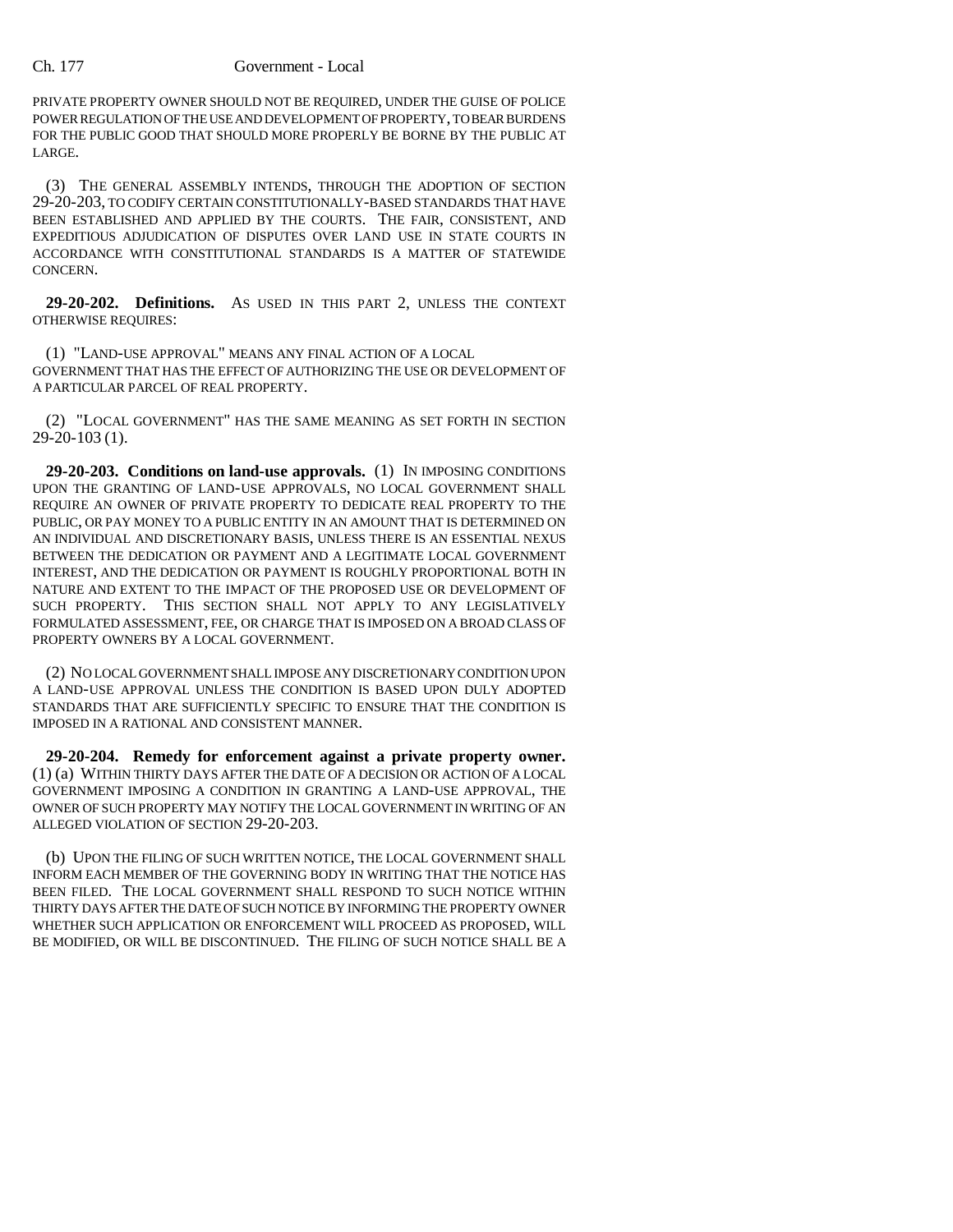CONDITION PRECEDENT TO THE OWNER'S RIGHT TO PROCEED UNDER SUBSECTION (2) OF THIS SECTION.

(2) (a) WITHIN SIXTY DAYS AFTER THE DATE THE LOCAL GOVERNMENT IS REQUIRED TO RESPOND UNDER PARAGRAPH (b) OF SUBSECTION (1) OF THIS SECTION, THE PROPERTY OWNER MAY FILE A PETITION IN THE DISTRICT COURT FOR THE JUDICIAL DISTRICT IN WHICH THE SUBJECT PROPERTY IS LOCATED SEEKING RELIEF FROM THE ENFORCEMENT OR APPLICATION OF THE LOCAL LAW, REGULATION, POLICY, OR REQUIREMENT ON THE BASIS OF AN ALLEGED VIOLATION OF SECTION 29-20-203. FAILURE TO FILE SUCH A PETITION WITHIN SAID SIXTY-DAY PERIOD SHALL BAR RELIEF UNDER THIS SECTION.

(b) (I) WITHIN THIRTY DAYS AFTER SERVICE ON THE LOCAL GOVERNMENT OF A PETITION PURSUANT TO PARAGRAPH (a) OF THIS SUBSECTION (2), THE LOCAL GOVERNMENT SHALL ASSEMBLE AND FILE WITH THE CLERK OF THE DISTRICT COURT ALL DOCUMENTS IN ITS POSSESSION CONCERNING THE ENFORCEMENT OR APPLICATION OF THE LOCAL LAW, REGULATION, POLICY, OR REQUIREMENT, INCLUDING THE RECORD OF ANY HEARING OR PROCEEDING CONCERNING SUCH ENFORCEMENT OR APPLICATION. IF THERE ARE NO CONTESTED FACTUAL ISSUES AND IF THE COURT DETERMINES THAT THE FACTS AS REFLECTED BY THE DOCUMENTS AND RECORD FILED ARE SUFFICIENT TO DETERMINE THE CASE, THE COURT SHALL PROCEED TO DETERMINE THE CASE IN THE MOST EXPEDITIOUS MANNER AND SHALL ISSUE APPROPRIATE PROCEDURAL ORDERS TO FACILITATE SUCH DETERMINATION.

(II) IF THERE ARE CONTESTED ISSUES OF FACT, OR IF THE COURT DETERMINES THAT ADDITIONAL EVIDENCE IS NECESSARY TO DETERMINE THE CASE, THE COURT MAY ORDER THE PARTIES TO PROVIDE SUCH ADDITIONAL FACTS AND INFORMATION AS THE COURT MAY DEEM APPROPRIATE. THE COURT SHALL ORDER A HEARING AS SOON AS ITS DOCKET PERMITS TO RESOLVE SUCH ISSUES OF FACT OR HEAR SUCH ADDITIONAL EVIDENCE.

(c) WHEN IT HAS BEEN ESTABLISHED THAT A REQUIRED DEDICATION OF REAL PROPERTY OR PAYMENT OF MONEY AS DESCRIBED IN SECTION 29-20-203(1) HAS BEEN OR WILL BE IMPOSED, THE BURDEN SHALL BE UPON THE LOCAL GOVERNMENT TO ESTABLISH, BASED UPON SUBSTANTIAL EVIDENCE APPEARING IN THE RECORD, THAT SUCH DEDICATION OR PAYMENT IS ROUGHLY PROPORTIONAL TO THE IMPACT OF THE PROPOSED USE OF THE SUBJECT PROPERTY.

(d) IN DETERMINING WHETHER THE PROPERTY OWNER SHOULD BE GRANTED RELIEF FROM THE LOCAL GOVERNMENT'S ENFORCEMENT OR APPLICATION OF THE LOCAL LAW, REGULATION, POLICY, OR REQUIREMENT, THE COURT SHALL INCLUDE THE FOLLOWING CONSIDERATIONS:

(I) WHETHER SUCH ENFORCEMENT OR APPLICATION HAS BEEN ACCOMPLISHED PURSUANT TO A DULY ADOPTED LAW, REGULATION, POLICY, OR REQUIREMENT;

(II) WHETHER SUCH ENFORCEMENT OR APPLICATION ADVANCES A LEGITIMATE LOCAL GOVERNMENT INTEREST;

(III) WHETHER ANY REQUIRED DEDICATION OF REAL PROPERTY OR PAYMENT OF MONEY AS DESCRIBED IN SECTION 29-20-203 (1) REQUIRED BY SUCH ENFORCEMENT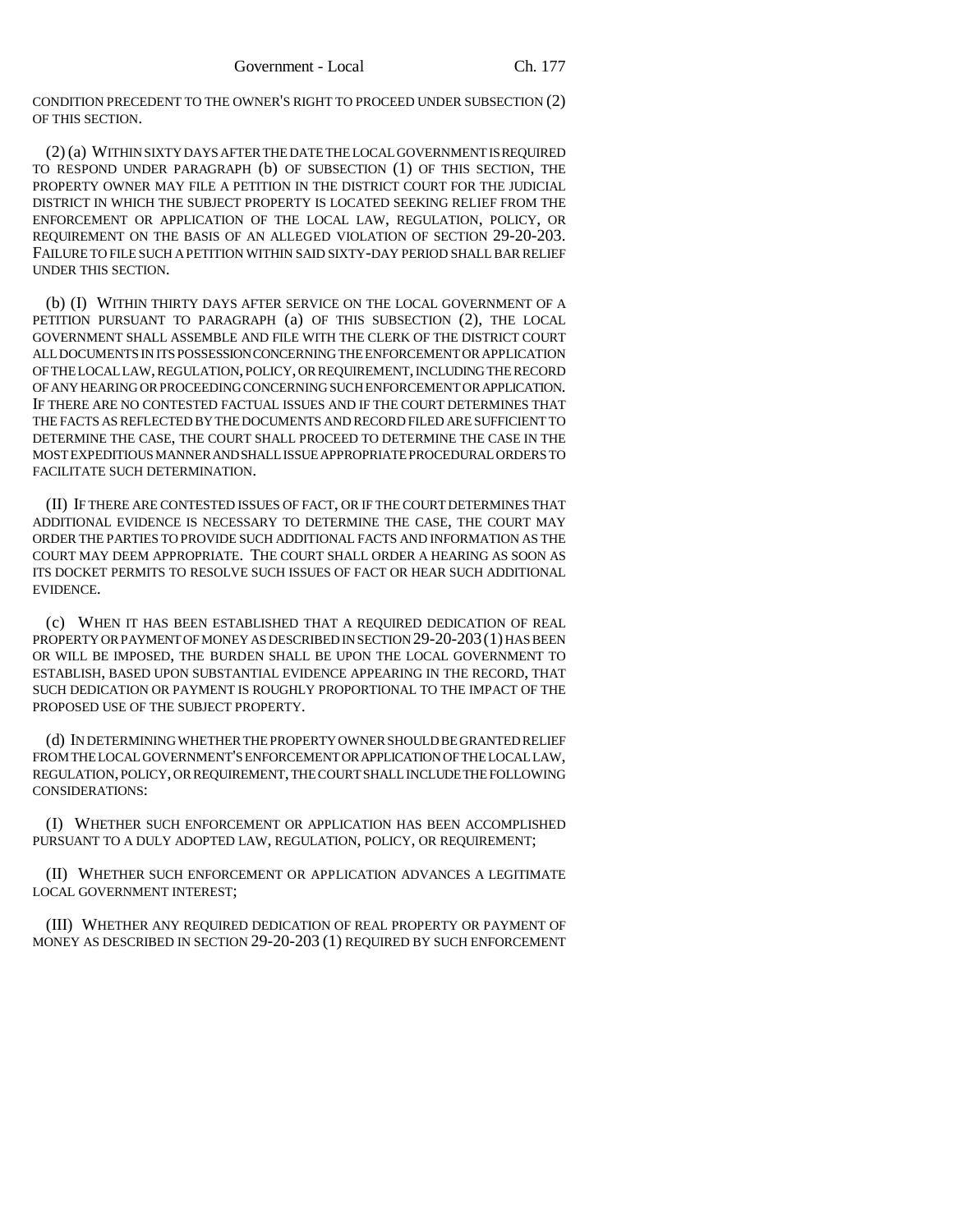OR APPLICATION IS ROUGHLY PROPORTIONAL TO THE IMPACT OF THE PROPOSED USE OF THE SUBJECT PROPERTY;

(IV) WHETHER THERE ARE ADEQUATE LEGISLATIVE STANDARDS AND CRITERIA TO ENSURE THAT THE LOCAL LAW, REGULATION, POLICY, OR REQUIREMENT IS RATIONALLY AND CONSISTENTLY APPLIED.

(e) (I) IF THE COURT DETERMINES THAT LOCAL GOVERNMENT ENFORCEMENT OR APPLICATION OF THE LOCAL LAW, REGULATION, POLICY, OR REQUIREMENT TO A SPECIFIC PARCEL DOES NOT COMPLY WITH SECTION 29-20-203, THE COURT SHALL GRANT APPROPRIATE RELIEF TO THE PROPERTY OWNER UNDER THE FACTS PRESENTED. SUCH RELIEF MAY INCLUDE, BUT SHALL NOT BE LIMITED TO, ORDERING THE LOCAL GOVERNMENT TO MODIFY ANY REQUIRED DEDICATION OF REAL PROPERTY OR PAYMENT OF MONEY AS DESCRIBED IN SECTION 29-20-203 (1) TO MAKE IT ROUGHLY PROPORTIONAL TO THE IMPACT OF THE PROPOSED USE OF THE SUBJECT PROPERTY IN A MANNER CONSISTENT WITH THE COURT'S ORDER.

(II) IF THE COURT DETERMINES THAT SUCH ENFORCEMENT OR APPLICATION IS NOT BASED ON A DULY ADOPTED LAW, REGULATION, POLICY, OR REQUIREMENT OR THAT THERE ARE NOT ADEQUATE STANDARDS AND CRITERIA TO ENSURE THAT SUCH ENFORCEMENT OR APPLICATION IS RATIONAL AND CONSISTENT, THE COURT SHALL INVALIDATE THE ENFORCEMENT OR APPLICATION OF THE LAW, REGULATION, POLICY, OR REQUIREMENT AS APPLIED TO THE SUBJECT PROPERTY.

(f) IN ANY PROCEEDING UNDER THIS SUBSECTION (2), THE COURT MAY IN ITS DISCRETION AWARD THE PREVAILING PARTY ITS COSTS AND REASONABLE ATTORNEY FEES.

(3) NOTHING IN THIS SECTION SHALL AFFECT:

(a) THE ABILITY TO BRING AN ACTION UNDER ANY STATE STATUTE RELATING TO EMINENT DOMAIN OR THE EXERCISE OF EMINENT DOMAIN POWERS BY THE STATE OR ANY LOCAL GOVERNMENTAL ENTITY IN FURTHERANCE OF SECTION 15 OF ARTICLE II OF THE STATE CONSTITUTION, NOR SHALL THESE PROVISIONS LIMIT ANY CLAIM FOR COMPENSATION OR OTHER RELIEF UNDER ANY OTHER PROVISION OF LAW PROHIBITING THE TAKING OR DAMAGING OF PRIVATE PROPERTY FOR PUBLIC OR PRIVATE USE.

(b) THE RIGHT OF AN OWNER OF PRIVATE PROPERTY TO FILE AN ACTION FOR JUDICIAL REVIEW UNDER RULE 106(a)(4) OF THE COLORADO RULES OF CIVIL PROCEDURE; EXCEPT THAT, IF A CLAIM UNDER THIS SECTION IS NOT INCLUDED IN SUCH RULE 106(a)(4) ACTION, IT MAY BE BROUGHT, IF AT ALL, ONLY BY AMENDMENT TO THE COMPLAINT IN THE RULE  $106(a)(4)$  ACTION. IF THE LOCAL GOVERNMENT HAS ANSWERED THE RULE 106(a)(4) COMPLAINT, THE COURT MAY NOT DENY AMENDMENT OF THE COMPLAINT TO ADD A CLAIM UNDER THIS SECTION UNLESS THE TIME REQUIREMENTS OF PARAGRAPH (a) OF SUBSECTION (2) OF THIS SECTION HAVE NOT BEEN MET.

**29-20-205. Limitation - scope of part.** NOTHING IN THIS PART 2 SHALL BE CONSTRUED TO AFFECT THE EXPRESSLY GRANTED LAND-USE AUTHORITY OF ANY LOCAL GOVERNMENT.